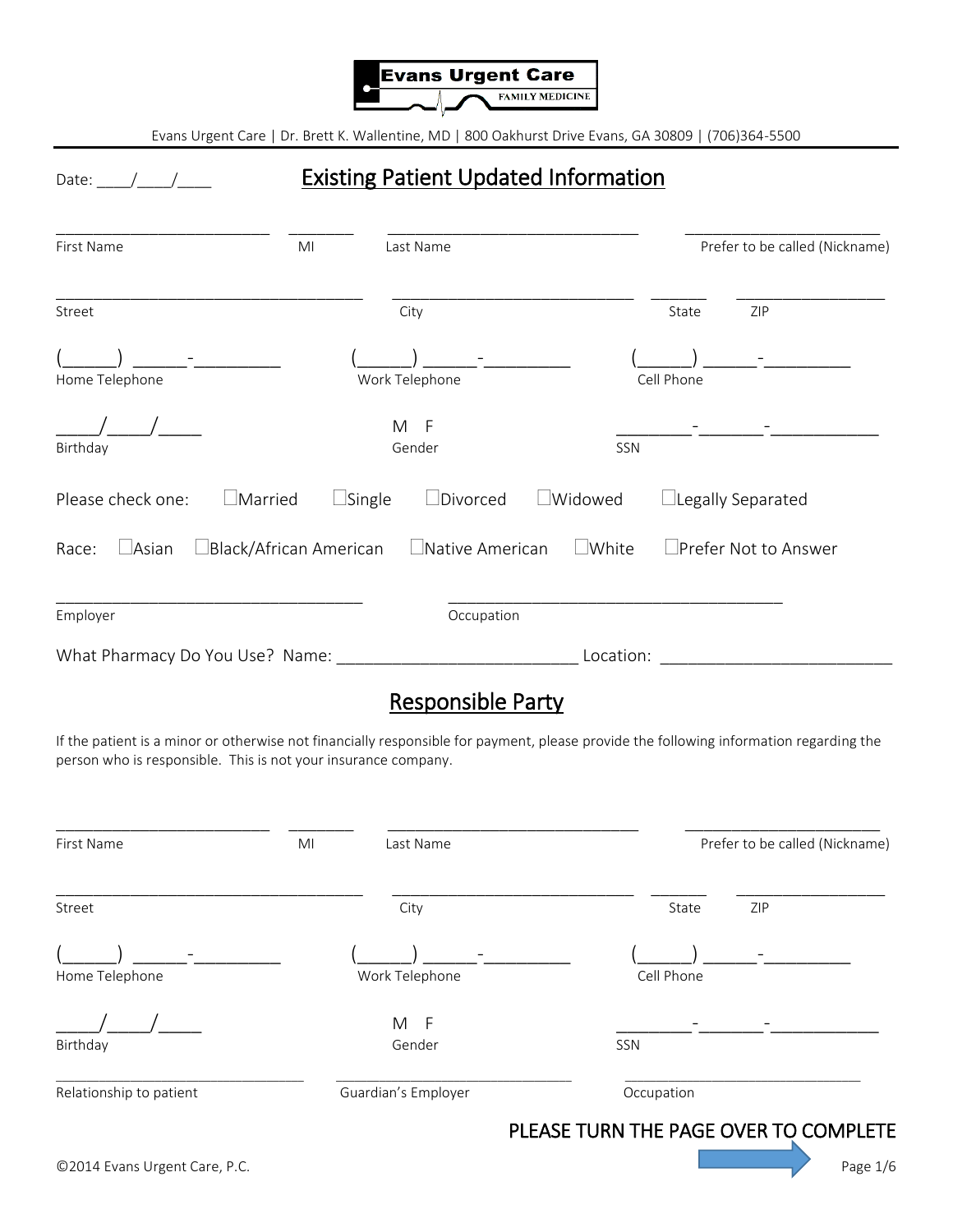# Emergency Contact

| (FIRST)<br>Name:         | (MI)           | (LAST)                       | Relationship            |
|--------------------------|----------------|------------------------------|-------------------------|
| Home Telephone           |                | Work Telephone               | Cell Telephone          |
|                          |                | <b>Primary Insurance</b>     |                         |
| Insurance Company        |                |                              |                         |
| Policy Holder First Name | M <sub>l</sub> | Last Name                    | Relationship to Patient |
| Street                   |                | City                         | ZIP<br>State            |
| Home Telephone           |                | Work Telephone               | Cell Phone              |
| Birthday                 |                | M<br>$-F$<br>Gender          | SSN                     |
|                          |                | Secondary Insurance (if any) |                         |
| Insurance Company        |                |                              |                         |
| Policy Holder First Name | M <sub>l</sub> | Last Name                    | Relationship to Patient |
| Street                   |                | City                         | State<br>ZIP            |
| Home Telephone           |                | Work Telephone               | Cell Phone              |
| Birthday                 |                | M F<br>Gender                | SSN                     |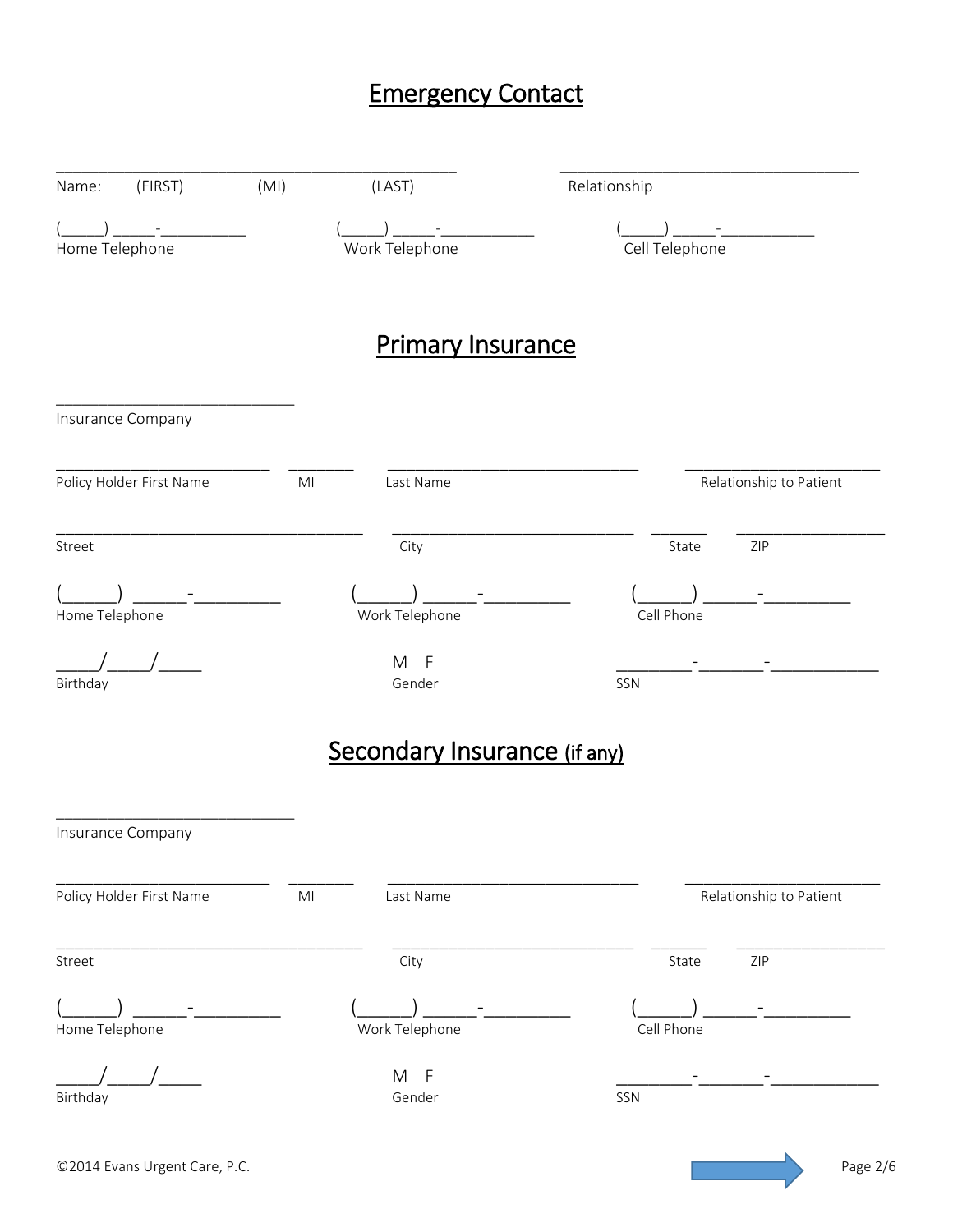

# MEDICAL HISTORY

Patient Name: \_\_\_\_\_\_\_\_\_\_\_\_\_\_\_\_\_\_\_\_\_\_\_\_\_\_\_ Date of Birth: \_\_\_\_\_/\_\_\_\_\_/\_\_\_\_\_ Today's Date: \_\_\_\_/\_\_\_\_/\_\_\_\_

Do you or have you had any of the following conditions? Please check either "yes" or "no" for each question.

| <b>Abdominal Disease</b>                  | Yes $\square$ | No <sub>1</sub> | Gallbladder Trouble             | Yes $\Box$    | No <sub>1</sub> | Psoriasis/Eczema                     | Yes $\Box$    | No              |
|-------------------------------------------|---------------|-----------------|---------------------------------|---------------|-----------------|--------------------------------------|---------------|-----------------|
| ADD/ADHD                                  | Yes $\square$ | No              | Hay fever/seasonal<br>allergies | Yes $\square$ | No <sub>1</sub> | <b>Recurrent Headaches</b>           | Yes $\Box$    | No <sub>1</sub> |
| Anemia                                    | Yes $\Box$    | No              | Head Injury/<br>Concussion      | Yes $\Box$    | No <sub>1</sub> | Shortness of Breath                  | Yes $\Box$    | No <sub>1</sub> |
| Anxiety                                   | Yes $\square$ | No <sub>1</sub> | <b>Heart Murmur</b>             | Yes $\square$ | No <sub>1</sub> | Sleep Difficulties                   | Yes $\square$ | No <sub>1</sub> |
| Asthma                                    | Yes $\square$ | No <sub>1</sub> | <b>Heart Palpitations</b>       | Yes $\square$ | No <sub>1</sub> | Sinusitis, chronic                   | Yes $\square$ | No <sub>1</sub> |
| Arthritis                                 | Yes $\Box$    | No <sub>1</sub> | <b>Heart Disease</b>            | Yes $\square$ | No <sub>1</sub> | Stools, abnormal                     | Yes $\square$ | No <sub>1</sub> |
| Bronchitis, chronic                       | Yes $\square$ | No <sub>1</sub> | Hernia, groin                   | Yes $\square$ | No              | Stroke                               | Yes $\square$ | No <sub>1</sub> |
| Cancer                                    | Yes $\square$ | No <sub>1</sub> | High Blood Pressure             | Yes $\Box$    | No              | Thyroid Disease                      | Yes $\square$ | No <sub>1</sub> |
| Chronic Cough                             | Yes $\square$ | No <sub>1</sub> | Heartburn                       | Yes $\square$ | No              | Tuberculosis                         | Yes $\square$ | No <sub>1</sub> |
| Chest Pain/Pressure                       | Yes $\square$ | No <sub>1</sub> | Hepatitis                       | Yes $\square$ | No              | Ulcers                               | Yes $\square$ | No <sub>1</sub> |
| Constipation, chronic                     | Yes $\square$ | No <sub>1</sub> | Joint Injury                    | Yes $\square$ | No <sub>1</sub> | Urine, blood                         | Yes $\square$ | No <sub>1</sub> |
| Convulsions/Seizures                      | Yes $\square$ | No <sub>1</sub> | Kidney Disease                  | Yes $\square$ | No <sub>1</sub> | Urinary Tract Infections,<br>chronic | Yes $\square$ | No <sub>1</sub> |
| <b>Diabetes</b><br>Insulin or No Insulin? | Yes $\square$ | No <sub>1</sub> | Liver Disease                   | Yes $\square$ | No <sub>1</sub> | Venereal Disease/ STD                | Yes $\Box$    | No <sub>1</sub> |
| Diarrhea, chronic                         | Yes $\square$ | No <sup>1</sup> | Lung Disease, COPD              | Yes $\square$ | No <sub>1</sub> | Vision Trouble                       | Yes $\square$ | No <sub>1</sub> |
| Depression                                | Yes $\square$ | No <sub>1</sub> | Rashes, recurrent               | Yes $\square$ | No <sub>1</sub> | Weight Loss/Gain                     | Yes $\square$ | No <sup>2</sup> |
| <b>Eating Disorder</b>                    | Yes $\square$ | No              | Pneumonia                       | Yes $\square$ | No <sub>1</sub> | Pain - Lower Back                    | Yes $\square$ | No <sub>1</sub> |
| Pain - Middle Back                        | Yes $\square$ | No <sub>1</sub> | Pain - Upper Back               | Yes $\square$ | No              | Pain - Shoulder                      | Yes $\square$ | No <sub>1</sub> |
| Pain - Arm                                | Yes $\square$ | No              | $Pain - Hip$                    | Yes $\square$ | No <sub>1</sub> | Pain - Knee                          | Yes $\square$ | No <sub>1</sub> |
| Pain - Ankle                              | Yes $\square$ | No <sub>1</sub> | Pain - Neck                     | Yes $\Box$    | No <sub>1</sub> | Pain - Other:                        | Yes $\square$ | No              |

Please explain any "yes" answers:

Are you seeing any other doctor for pain medication? Yes  $\Box$  No  $\Box$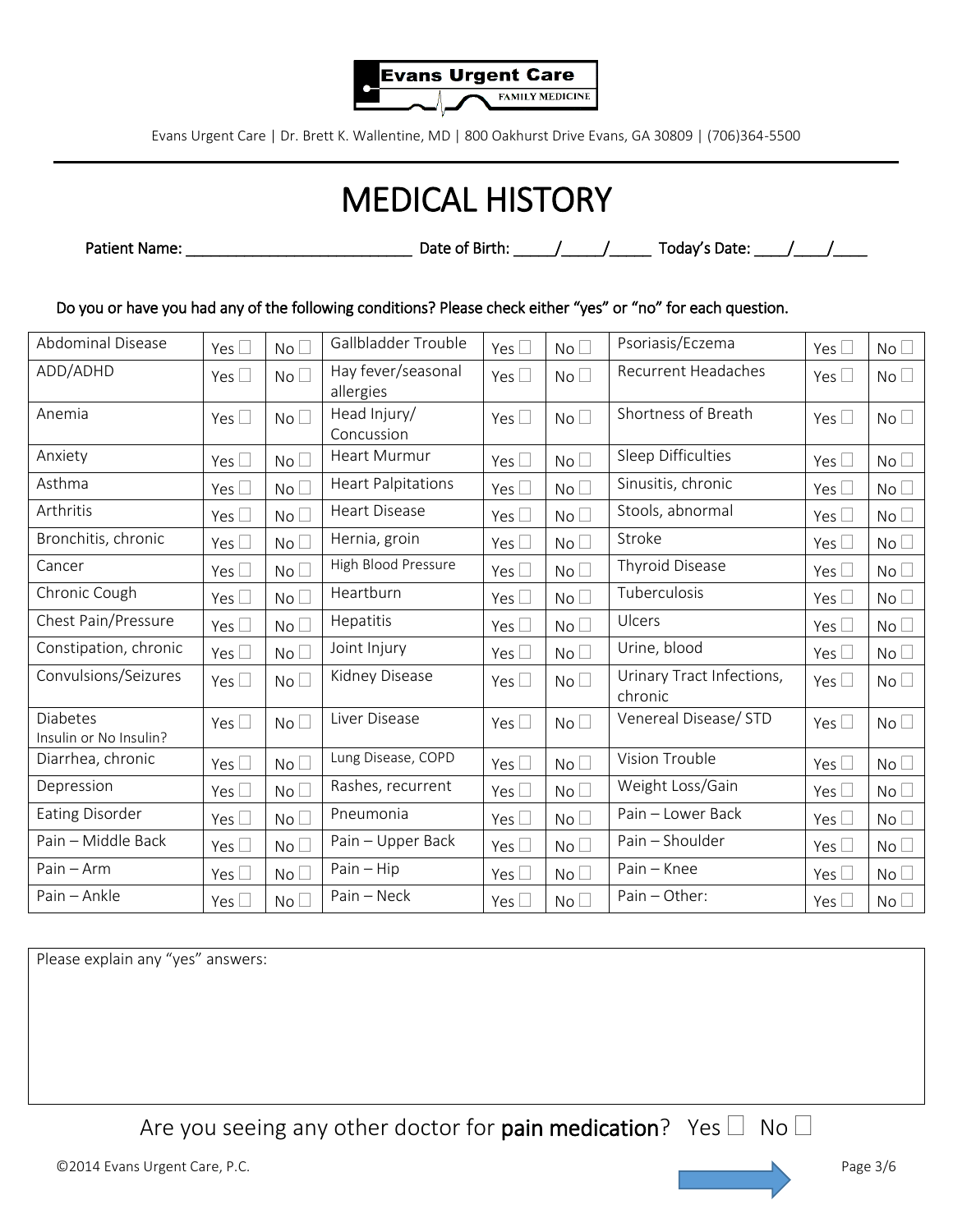## MEDICAL HISTORY CONTINUED

| Are you a current tobacco user? Yes $\Box$ No $\Box$ If yes, for how long? _____________ months/years<br>If yes, are you interested in quitting? ________ Yes $\Box$ No $\Box$  |                                               |  |  |  |  |  |  |
|---------------------------------------------------------------------------------------------------------------------------------------------------------------------------------|-----------------------------------------------|--|--|--|--|--|--|
| Do you currently or have you ever: Used illegal drugs? Yes $\square$ No $\square$ Abused Alcohol? Yes $\square$ No $\square$<br>Abused prescription drugs? Yes $\Box$ No $\Box$ |                                               |  |  |  |  |  |  |
| Please list your current medications:                                                                                                                                           | Please list any drug allergies:               |  |  |  |  |  |  |
|                                                                                                                                                                                 |                                               |  |  |  |  |  |  |
|                                                                                                                                                                                 |                                               |  |  |  |  |  |  |
|                                                                                                                                                                                 |                                               |  |  |  |  |  |  |
|                                                                                                                                                                                 |                                               |  |  |  |  |  |  |
|                                                                                                                                                                                 |                                               |  |  |  |  |  |  |
|                                                                                                                                                                                 |                                               |  |  |  |  |  |  |
| $\Box$ I do <b>not</b> take any medications                                                                                                                                     | $\Box$ I do not have any known drug allergies |  |  |  |  |  |  |
|                                                                                                                                                                                 |                                               |  |  |  |  |  |  |
| $\Box$ I have never had a colonoscopy                                                                                                                                           |                                               |  |  |  |  |  |  |
| Have you ever had a glaucoma screening? If yes, please list date. Yes $\Box$ No $\Box$ date:                                                                                    |                                               |  |  |  |  |  |  |
|                                                                                                                                                                                 |                                               |  |  |  |  |  |  |
| Men: Date of last PSA or prostate screening: ___________________________________                                                                                                |                                               |  |  |  |  |  |  |

# Family History

#### Do you have a family history (mom, dad, or siblings only) of any of the following? Please check either "yes" or "no" for each question.

| Alcohol Abuse        | Yes $\Box$ | No L            | Arthritis            | Yes [         | No <sub>l</sub> | Alzheimer's         | Yes $\lfloor$ | No <sub>1</sub> |
|----------------------|------------|-----------------|----------------------|---------------|-----------------|---------------------|---------------|-----------------|
| Asthma               |            | No L            | <b>Birth Defects</b> | Yes $[$       | No <sub>l</sub> | Cancer              | Yes $\lfloor$ | $No+$           |
| COPD/ Lung Disease   |            | No L            | Depression           | Yes l         | No l            | <b>Diabetes</b>     | Yes $\lfloor$ | No              |
| Drug Abuse           | Yes        | No L            | Early Death          | Yes $\lfloor$ | No L            | <b>Hearing Loss</b> | Yes $\lfloor$ | $No+$           |
| <b>Heart Disease</b> |            | $No$ $\Box$     | High Cholesterol     | Yes           | $No+$           | Hypertension        | Yes $\Box$    | $No+$           |
| Kidney Disease       |            | No <sub>1</sub> | Learning Disability  | Yes [         | No <sub>l</sub> | Mental Illness      | Yes $\lfloor$ | No <sub>1</sub> |
| Heart Attack         |            | No L            | Stroke               | Yes           | No <sub>l</sub> | Vision Loss         | Yes l         | $No+$           |

\_\_\_\_\_\_\_\_\_\_\_\_\_\_\_\_\_\_\_\_\_\_\_\_\_\_\_\_\_\_\_\_\_\_\_\_\_\_\_\_\_\_\_\_\_\_\_\_\_\_\_\_\_\_\_\_\_\_\_\_\_\_\_\_\_\_\_\_\_\_\_\_\_\_\_\_\_\_\_\_\_\_\_\_\_\_\_\_\_\_\_\_\_\_\_\_\_\_

#### Please explain any "yes" answers: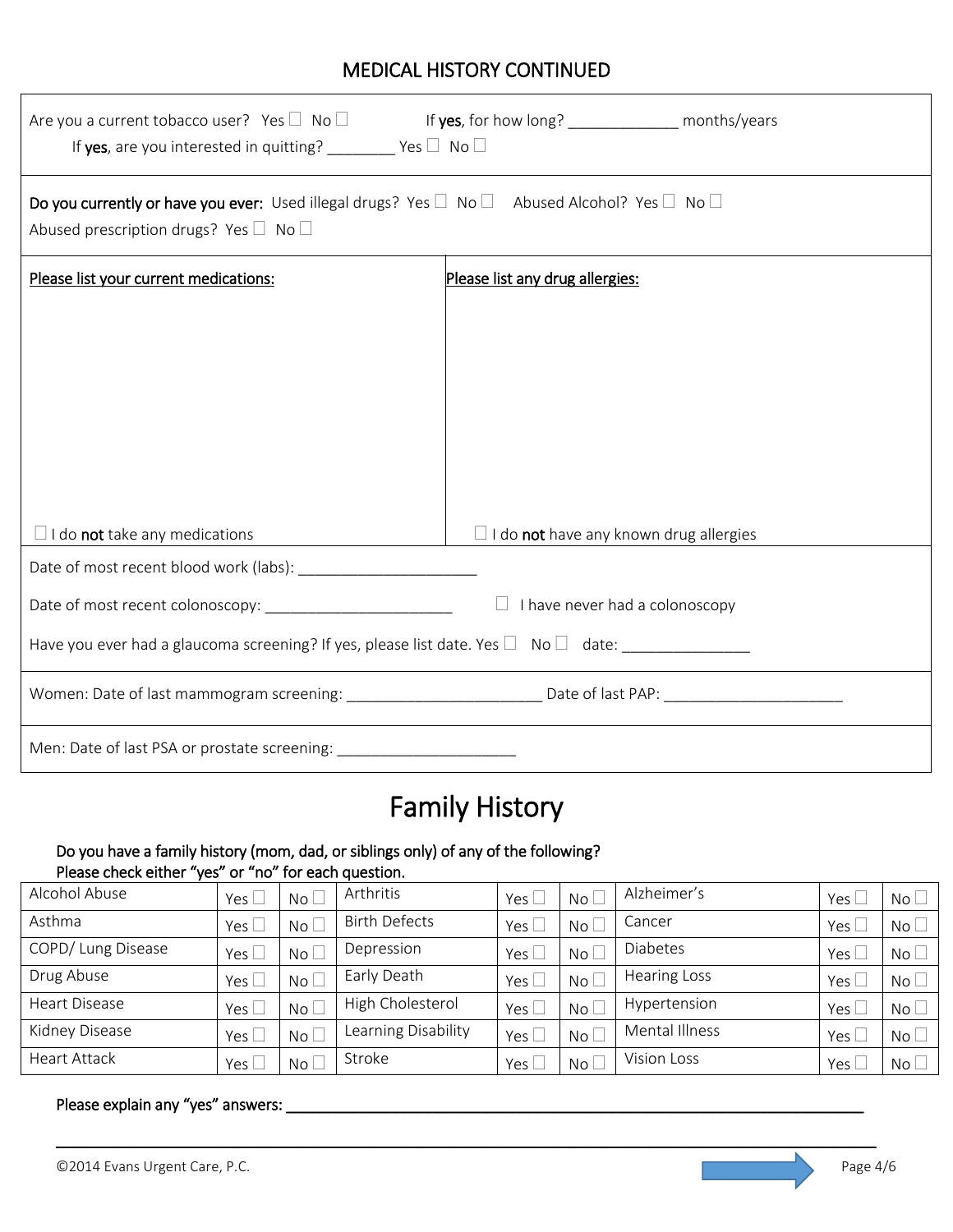

#### CONSENT FOR SPECIFIC USE OR DISCLOSURE OF PROTECTED HEALTH INFORMATION

By signing below, you consent to Evans Urgent Care's use or disclosure of information about yourself (or for another person for whom you have the authority to sign) that is protected under federal and/or state law.

Information about you is protected under federal and/or state law, and you have the right to revoke this consent, unless we have already taken action based on your authorization. By signing below, you recognize that the protected health information used or disclosed pursuant to the consent may be subject to disclosure by the recipient and may no longer be protected under federal law.

|      | I authorize Evans Urgent Care to communicate with the following individuals regarding my condition or course of treatment: |
|------|----------------------------------------------------------------------------------------------------------------------------|
| Name | Relationship                                                                                                               |

\_\_\_\_\_\_\_\_\_\_\_\_\_\_\_\_\_\_\_\_\_\_\_\_\_\_\_\_\_\_\_\_\_\_\_\_\_\_\_\_\_\_\_ \_\_\_\_\_\_\_\_\_\_\_\_\_\_\_\_\_\_\_\_\_\_\_\_\_\_\_\_\_\_\_\_\_\_\_\_

\_\_\_\_\_\_\_\_\_\_\_\_\_\_\_\_\_\_\_\_\_\_\_\_\_\_\_\_\_\_\_\_\_\_\_\_\_\_\_\_\_\_\_ \_\_\_\_\_\_\_\_\_\_\_\_\_\_\_\_\_\_\_\_\_\_\_\_\_\_\_\_\_\_\_\_\_\_\_\_

Please initial those items to which you wish to consent:

Evans Urgent Care may call and leave messages on my voice mail/answering machine regarding:

Normal lab results The Referrals/appointments

 $\Box$  Please check here (and sign below) if you do not wish to list anyone to which your health information may be released to.

| I authorize Evans Urgent Care to communicate confidential information to me, including invoices for services to<br>the following address and telephone numbers:<br>Please use the address and telephone numbers provided on my patient information sheet.<br>Please use the following alternate address and telephone numbers: |  |  |
|--------------------------------------------------------------------------------------------------------------------------------------------------------------------------------------------------------------------------------------------------------------------------------------------------------------------------------|--|--|
| First Name : __________________________ Initial:_________________________________                                                                                                                                                                                                                                              |  |  |
|                                                                                                                                                                                                                                                                                                                                |  |  |
|                                                                                                                                                                                                                                                                                                                                |  |  |
|                                                                                                                                                                                                                                                                                                                                |  |  |

Patient's Printed Name **Date** Date **Date** Date

Signature **Printed name if not patient** 

I am the patient's personal representative and have authority to act for the patient because I am the patient's:

\_\_\_\_\_\_\_\_\_\_\_\_\_\_\_\_\_\_\_\_\_\_\_\_\_\_\_\_\_\_\_\_\_\_\_\_\_\_\_\_ \_\_\_\_\_\_\_\_\_\_\_\_\_\_\_\_\_\_\_\_\_\_\_\_\_\_\_\_\_\_\_\_\_\_

\_\_\_\_\_\_\_\_\_\_\_\_\_\_\_\_\_\_\_\_\_\_\_\_\_\_\_\_\_\_\_\_\_\_\_.